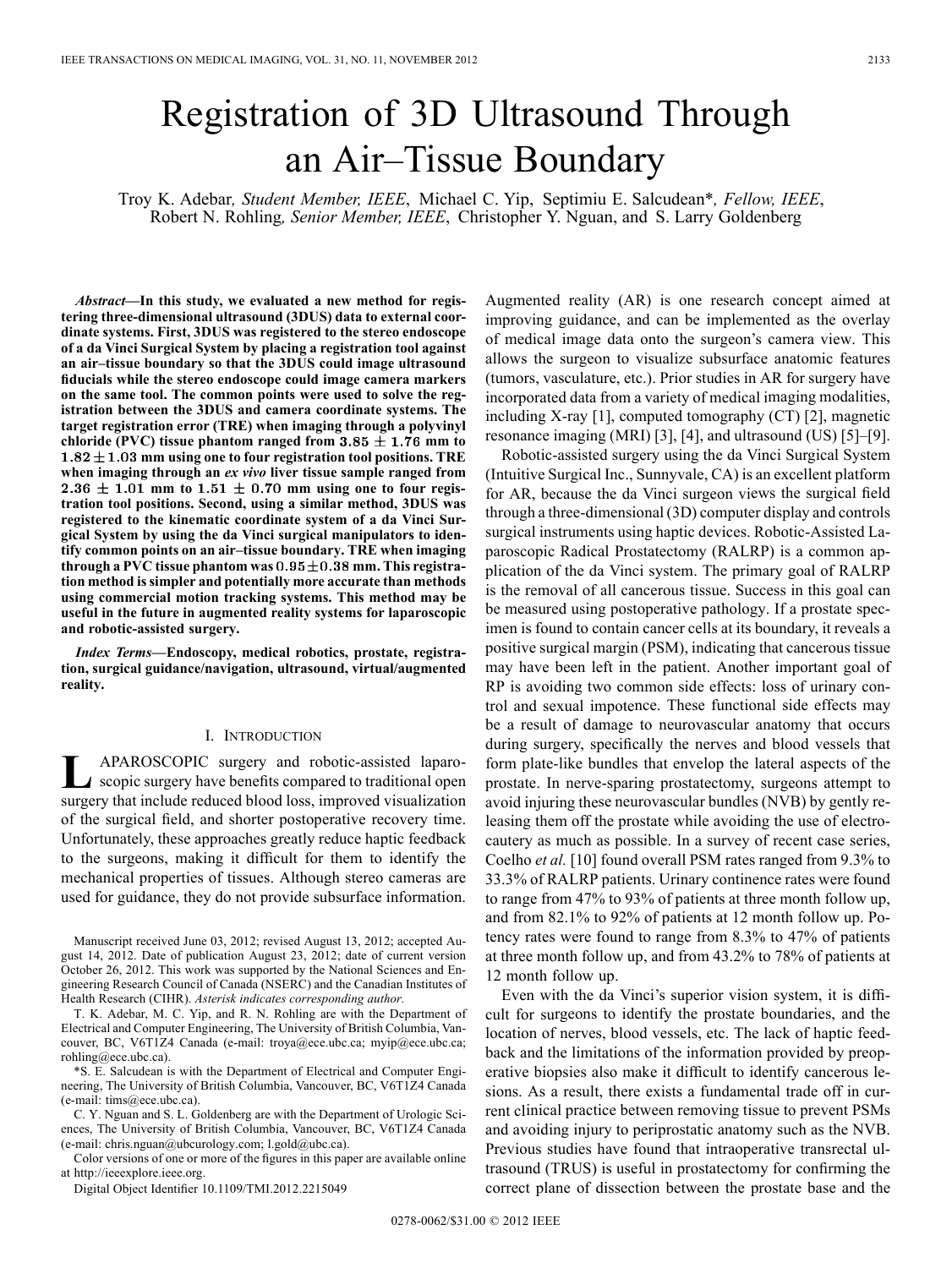bladder wall, identifying hypoechoic regions that may represent cancerous tissue near the boundary of the prostate, and visualizing bloodflow in the neurovascular bundles [11]–[13]. An AR system based on TRUS could thus allow the surgeon to perform a more accurate dissection of the prostate, decreasing PSMs while minimizing damage to the sensitive periprostatic anatomy. This could potentially improve both oncological and functional outcomes for the patient.

AR in surgery involves three main technical problems: developing a 3D model of subsurface anatomy based on medicalimage data, registering the anatomic model to the kinematic or visual frame of the user, and rendering the model to the user [8]. The registration of the medical image data is critical because errors from registration translate directly to errors in anatomic feature localization. This paper investigates the problem of registration between US and robot (camera, manipulator) coordinate systems.

Existing methods for US to camera registration are generally based on external tracking systems. These methods involve three steps. First, optical trackers, magnetic trackers, or robotic manipulators are used to monitor the 3D poses of the US transducer housing and camera housing with respect to a fixed external coordinate system [5]–[7], [14]. Second, the US volume is calibrated to the pose of the transducer housing using a calibration phantom [15], [16]. Third, the 3D camera coordinate system is calibrated to the pose of the camera housing [17]. While these registration methods based on external tracking systems have been applied with success in various clinical settings, they have several shortcomings. The external tracking systems themselves are expensive pieces of equipment that occupy significant space in the operating room (OR). Other pieces of equipment present in the OR can interfere with their operation, for example by blocking the line of sight of optical tracking systems or disrupting the sensitive fields of magnetic tracking systems. Both of these issues are especially problematic in RALRP, where the da Vinci patient-side cart is docked to the OR table, abutting the surgical field. Given that the US transducer poses are tracked with respect to the housing, errors in pose can be magnified by the lever arm effect between the housing and the imaging plane. External tracking systems also typically require modifications to existing transducer and camera housings in order to mount magnetic or optical markers.

Direct US to camera registration, without any external tracking system, requires common features that can be identified in both modalities and used as fiducials. Unfortunately, US and camera data only overlap at boundaries between air and tissue. Therefore, common features must be located at the air–tissue boundary in order to be used as registration targets. This paper describes a method for registering three-dimensional ultrasound (3DUS) to stereoscopic cameras based on this concept. In our method, a registration tool with optical markers and ultrasound fiducials is pressed against the air–tissue boundary so that it can be imaged by both the cameras and the 3DUS, thus providing common points in the two coordinate systems. By eliminating the US transducer calibration and the external tracking systems, this method reduces the possible sources of error in the registration. An initial feasibility study on this approach that did not use an endoscopic camera and had much more limited validation was previously presented [18].



Fig. 1. Registration concept.

Based on the concept of directly identifying common points on an air–tissue boundary, it is also possible to register 3DUS to other coordinate systems, such as the kinematic coordinate system of a surgical robot. This could be used, for example, to generate forbidden-region haptic fixtures [19] based on medical image data. Such registration can also allow real-time US imaging systems to track robotic surgical tools during a procedure, as we describe in [20]. In the case of the da Vinci Surgical System, Intuitive Surgical's Application Programming Interface (API) permits real-time streaming of kinematic data from the da Vinci manipulators [21] relative to a fixed kinematic coordinate system on the da Vinci patient-side cart.

In this study, we examine the accuracy of registering 3DUS to the stereo endoscope and kinematic coordinate system of a da Vinci Surgical System using registration tools pressed against an air–tissue boundary.

# II. METHOD

# *A. Registration Concept*

Fig. 1 depicts our concept for ultrasound to camera registration. The registration tool itself may be implemented in a variety of forms. The form we will focus on in this study is a simple "drop-in" tool with three camera markers on one face and three ultrasound surface fiducials on the opposite face. To perform a registration with this tool we define three coordinate systems: the stereo camera coordinate system  $\{\varrho_0, C_0\}$ , the optical marker coordinate system  $\{ \varrho_1, C_1 \}$ , and the 3DUS coordinate system  $\{o_2, C_2\}$ . The goal of the registration is to determine the homogeneous transformation  ${}^{0}T_{2}$  from  $\{o_0, C_0\}$ to  $\{ \varrho_2, \varrho_2 \}$ . The coordinates of the three camera markers in  $\{\rho_0, \widetilde{C_0}\}\$ ,  $\sigma_{x_{c0}}$ ,  $\sigma_{x_{c1}}$ , and  $\sigma_{x_{c2}}$ , are determined by stereo triangulation. Likewise, the coordinates of the three US fiducials in  $\{o_2, C_2\}$ ,  $x_{us0}$ ,  $x_{us1}$ , and  $x_{us2}$ , are determined by segmenting the fiducials out of the 3DUS volume. The offset between the camera markers and the ultrasound fiducials,  $v_{uc}$ , is known from the geometry of the tool. The offset is applied to yield the position of the ultrasound fiducials in  $\{o_0, C_0\}$ ,  $^0x_{us0}$ ,  ${}^{0}x_{us1}$ , and  ${}^{0}x_{us2}$ . There are then three common points known in both  $\{0, \underline{0}, \underline{C}_0\}$  and  $\{0, \underline{C}_2\}$ , which means that a standard least squares approach can be used to solve for the transformation  ${}^{0}T_{2}$ . Multiple positions of the registration tool can be imaged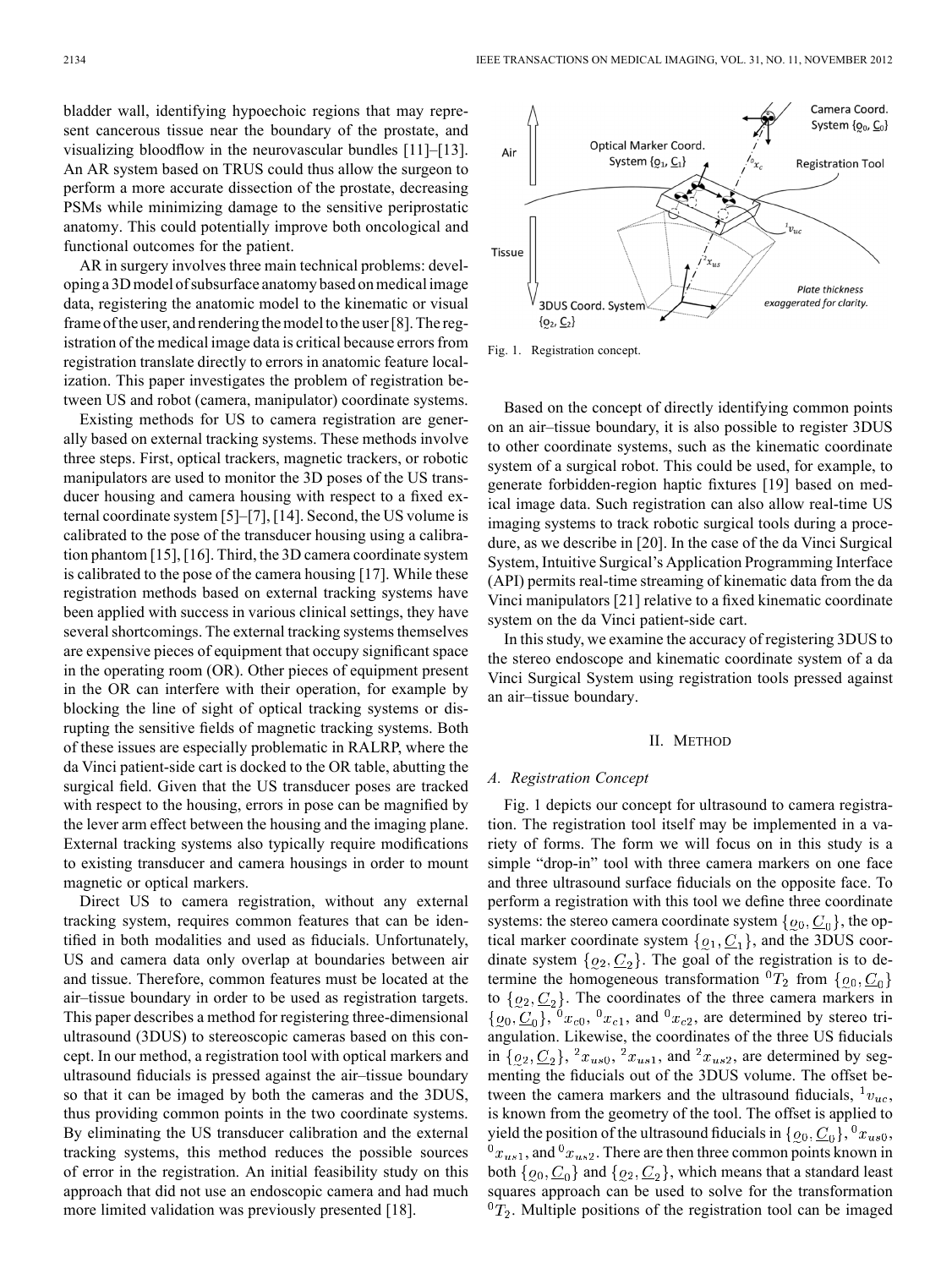and incorporated to increase the number of fiducials, and thus the accuracy of registration.

As an alternative to a purpose-built drop-in tool, existing laparoscopic or robotic instruments can be used to define common points in two coordinate systems. Many existing instruments (forceps, needle drivers, etc.) have a semi-spherical tip profile when their tool jaws are closed. This tip can be pressed into a tissue surface to create a feature that can be segmented in ultrasound. Although the instrument tip itself cannot be seen directly in the cameras when pressed into tissue, a model of the tool's geometry could be constructed to allow features on the tool body such as edges, hinge points, etc., to be used as optical markers for stereo triangulation. The surgical tool could thus be imaged when pressed at multiple positions on a tissue surface, with each position defining one target point for the registration, similar to the registration tool described above.

# *B. Apparatus*

*1) Laparoscopic Stereo Cameras:* A 12-mm 0° da Vinci stereo endoscope was used for camera imaging. A da Vinci Standard model was used for phantom testing, and a da Vinci Si model was used for *ex vivo* tissue testing. The stereo camera images were captured using two Matrox Vio cards (Matrox Electronic Systems, Dorval, QC, Canada), with the left and right channel DVI outputs from the da Vinci surgical console streamed to separate cards. The capture system ran on an Intel PC with 10 GB memory running Windows XP 32-bit Edition. The images were captured synchronously using the native Matrox API at 60 frames/s and a resolution of  $720\times486$  pixels.

*2) Three-Dimensional Ultrasound System:* All ultrasound data for this study were captured using a biplane TRUS transducer in combination with a PC-based ultrasound console (Sonix RP; Ultrasonix Medical Corp., Richmond, BC, Canada). The transducer has both linear sagittal and convex transverse arrays, but the 128-element linear array was used for all imaging. Imaging depth was set at 55 mm. Focus depth was adjusted before testing to produce the best possible image, and afterwards remained constant.

Intraoperative TRUS imaging in RALRP requires a system for holding the transducer itself, since the da Vinci cart is typically positioned immediately between the patient's legs, with the column and arms of the da Vinci greatly limiting access to the patient's rectum. To address this issue, robotic TRUS probe manipulators that allow remote control of the transducer have been proposed [22]–[24]. One such robotic TRUS imaging system (shown in Fig. 2) based on a modified brachytherapy stepper [22] was used to capture 3D data in this study, by rotating the TRUS transducer around its axis and recording ultrasound images at known positions. The range of angles captured by the robot was adjusted according to the position of the registration tool. Images were captured with an angular increment of  $0.3^\circ$  in all testing.

*3) Drop-in Registration Tool:* Fig. 3 shows the drop-in registration tool used in the first implementation of the registration concept. It consists of a machined stainless steel plate, with angled handles designed to be grasped by da Vinci needle drivers. Optical markers on the top surface are arranged directly above stainless steel spherical fiducials on the opposite face. The



Fig. 2. Robotic TRUS imaging system used to capture 3DUS data.



Fig. 3. Schematic of registration tool. Dimensions are shown in millimeters.

spherical fiducials are seated in 1-mm circular holes machined into the plate by a water jet cutter with dimensional accuracy of 0.13 mm, in order to locate them accurately. The fiducials are 3 mm in diameter. Although smaller fiducials would logically seem to provide more precise points to localize as registration targets, we have found that smaller fiducials tend to become lost in the reflections at the air–tissue boundary [18]. The tool was designed to fit through the 10-mm inner diameter of the da Vinci cannulas. It is approximately 9.5 mm wide, with an overall length of approximately 54 mm.

*4) Laparoscopic Instrument:* A frequently used da Vinci instrument (Large Needle Driver; Intuitive Surgical, Sunnyvale, CA) was used to manipulate the drop-in registration tool. As described in later sections, the instrument itself was also used directly as a second implementation of the registration method by closing the tool jaws, pressing the tip of the closed tool into a phantom tissue surface, and imaging the tip in ultrasound.

# *C. Registering 3DUS to a Stereo Endoscope*

*1) Registration Procedure:* In this study, we applied our drop-in tool registration method to two different tissue phantoms. A custom-made polyvinyl chloride (PVC) prostate phantom was used to register our 3DUS system to a da Vinci Standard system in a research lab at the University of British Columbia. An *ex vivo* porcine liver was used to register our 3DUS system to a da Vinci Si system in a research lab at Vancouver General Hospital. Both tests followed the same experimental procedure, described below.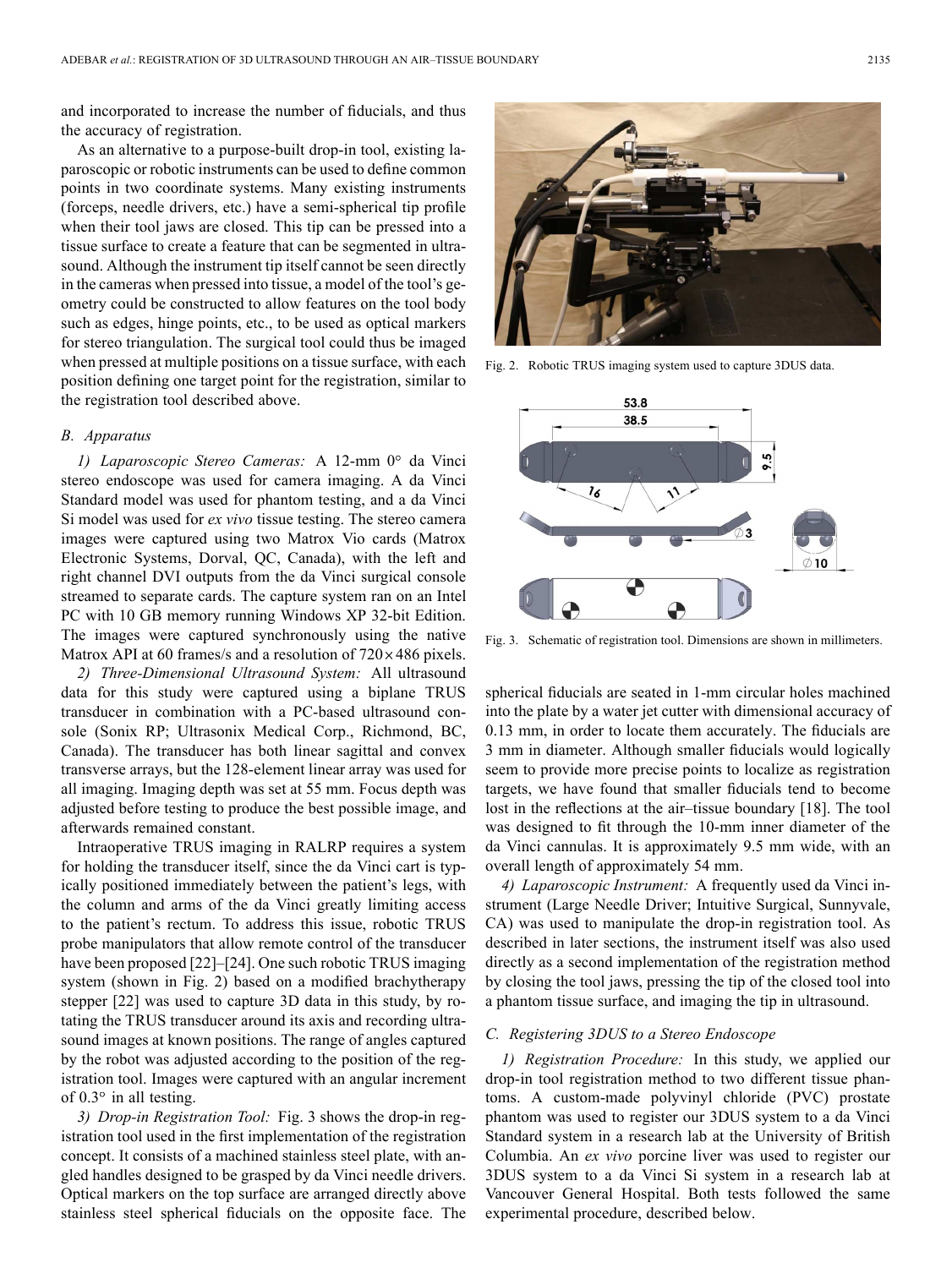

Fig. 4. Experimental setup, showing the TRUS robot, registration tool, stereo endoscope and PVC phantom.

Fig. 4 shows an overview of the setup used in these experiments. The TRUS transducer was installed on a standard operating room table using a brachytherapy positioning arm (Micro Touch; CIVCO Medical Solutions, Kalona, IA). The da Vinci stereo endoscope was positioned so that it could view the sagittal imaging array of the TRUS transducer. A tissue phantom was installed over the TRUS probe, with the top surface visible in the da Vinci camera view. As shown in Fig. 6, the registration tool was applied to the top surface of the phantom using the da Vinci manipulator. The tool was positioned so that the three ultrasound fiducials were visible in the 3DUS and the three optical markers were visible in the da Vinci camera view. The left and right camera images and a 3DUS volume were captured. The registration tool was moved to a new position, and reimaged. A total of 12 positions were imaged for each ultrasound phantom.

A standard stereo camera calibration was performed using Bouguet's camera calibration toolbox for Matlab [17]. The registration tool optical markers were selected in the left and right camera images, and the initial selection was automatically refined to sub-pixel precision using a Harris corner detector. The left and right image points were then used to triangulate the positions of the registration tool optical markers in the 3D camera coordinate system. Similarly the US fiducials were manually localized in the 3DUS volumes. As described above, the common fiducial points on the registration tool were used to solve the homogeneous transformation between the camera and ultrasound coordinate systems using a standard least-squares algorithm [25], minimizing the sum of squared distance error between the common points. Fiducial points from multiple positions of the registration tool were incorporated in order to increase the accuracy of the registration. Between one and four positions of the registration tool were used, with the registration tool translated and rotated at random across the surface of the phantom, which measures approximately 95 mm  $\times 65$  mm. Fiducial registration error (FRE) was defined as the average residual error between the camera markers and ultrasound fiducials.

*2) Validation Procedure:* Fig. 5 shows a cross wire phantom used to evaluate the accuracy of our registration method. The



Fig. 5. Schematic of cross wire validation phantom. Dimensions are shown in millimeters.

phantom was designed to provide points that could be precisely localized by both 3DUS and stereo cameras. It consists of eight intersection points of 0.2-mm nylon wire arranged in a grid approximately 35 mm  $\times$  25 mm  $\times$  20 mm. The wire grid is supported by a custom-built stainless steel frame.

After the registration was determined, without moving either the US transducer or the stereo endoscope, the tissue phantom was removed and the US transducer was immersed in a waterbath. The cross wire phantom was installed in the waterbath and a 3DUS volume of the phantom containing all eight cross wire points was captured. Again without disturbing any of the apparatus, the water in the bath was drained and left and right camera images of the cross wire phantom were captured. This process was repeated for a second position of the cross wire phantom, yielding sixteen target points in all. The cross wire points were localized in the camera coordinate system using stereo triangulation, and in the US coordinate system by manually localizing the points in the 3DUS volumes. All ultrasound data were corrected for differences in speed of sound ( $c_{\rm PVC} = 1520$  m/s;  $c_{tissue}$  = 1540 m/s;  $c_{water}$  = 1480 m/s at room temperature). To determine registration error, we used the previously found registrations to transform the positions of the cross wire intersections from the 3DUS coordinate system into the stereo camera coordinate system. These transformed points were compared to the triangulated positions of the cross wires, with target registration error (TRE) defined as the distance between the transformed US points and the triangulated camera points. We measured the error for registrations incorporating between one and four positions of the registration tool (i.e., between three and twelve fiducials). A one-way analysis of variance (ANOVA) is a generalization of the student  $t$ -test for more than two groups. We used an ANOVA to determine whether registrations incorporating between two and four positions of the tool were significantly more accurate than the single tool case.

The drop-in tool registration was also used to create example ultrasound image overlays in the da Vinci view. After performing a registration using the method described in the previous section and without moving either the TRUS robot or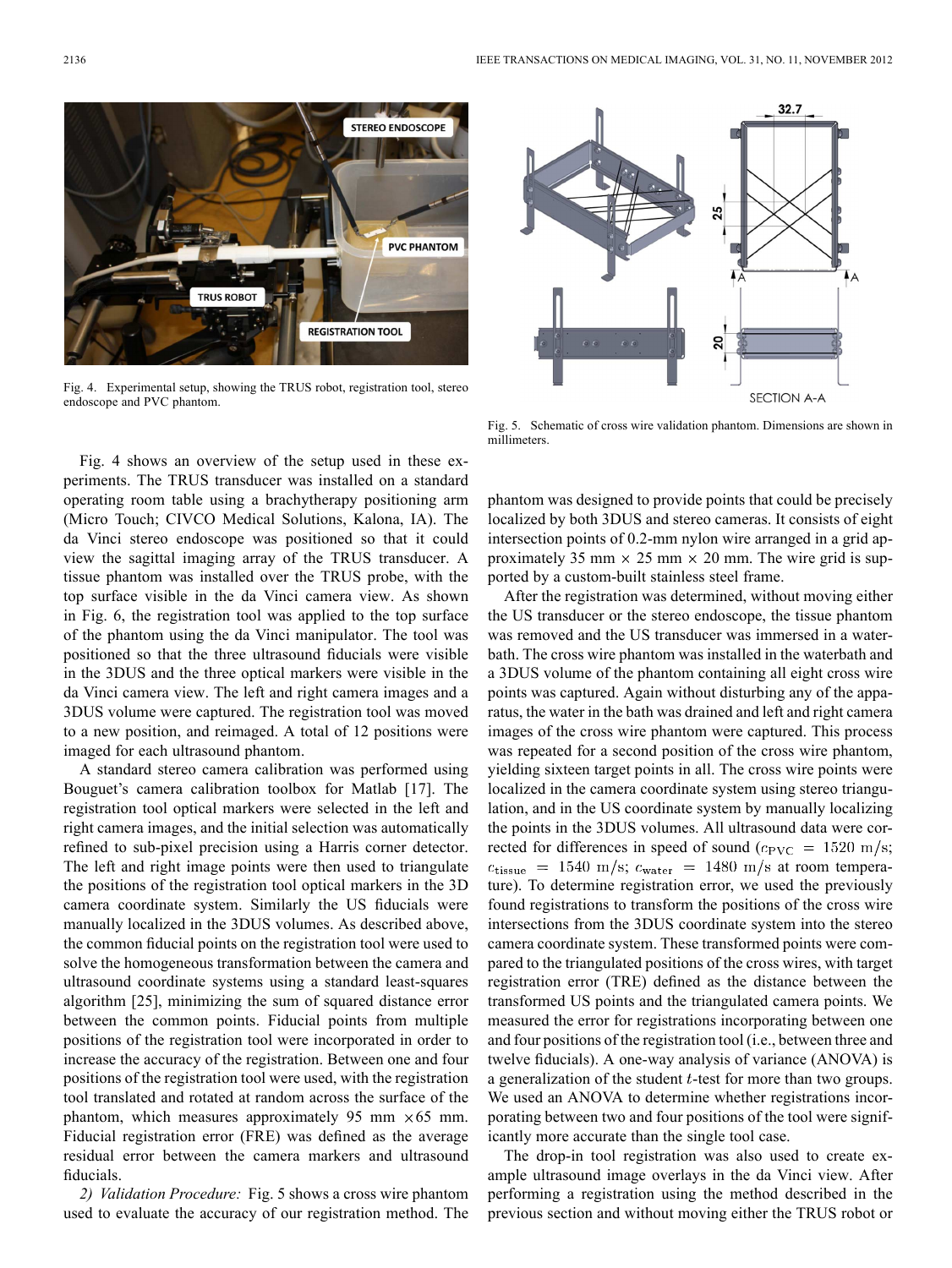

Fig. 6. 3DUS and da Vinci stereo endoscope arranged to image the *ex vivo* air–tissue boundary (a) and da Vinci camera view of the tool pressed against the surface of the porcine liver (b).

the da Vinci stereo endoscope, a prostate elastography phantom (CIRS, Norfolk, VA) was placed so that the TRUS could image simulated anatomy within the phantom, while the endoscope imaged the top surface of the phantom. An ultrasound sweep and corresponding camera images were recorded, and the simulated anatomic features (urethra and seminal vesicles) were manually segmented from all TRUS images in which they appeared. The segmented phantom anatomy was then overlaid in the correct position and orientation on the camera images.

# *D. Registering 3DUS to a Surgical Robot*

*1) Registration Procedure:* In this experiment, we used the tips of an existing da Vinci surgical instrument to register our 3DUS system to the kinematic coordinate system of a da Vinci Standard system, while imaging through a PVC phantom. Four registrations were performed. For each registration, three points were identified on the surface of the tissue phantom using a da Vinci instrument as follows. The jaws of the instrument were closed, and the tip of the tool was pressed into the surface of the phantom. Using our robotic TRUS probe manipulator, the position of the ultrasound imaging plane was adjusted until the ultrasound image contained the tip of the da Vinci tool. The tip of the tool was then selected in the image, and the positions in the kinematic coordinate systems of the TRUS manipulator and the da Vinci were recorded. The da Vinci API directly provides the position and orientation of the instrument tip relative to the da Vinci kinematic coordinate system, making this straightforward. Previous studies have found the API's position data to be accurate to within approximately 1 mm [26], [27]. After three points were recorded, they were used to solve the rigid transformation between the two coordinate systems.

*2) Validation Procedure:* After each registration was performed, the da Vinci instrument was imaged at eight different additional positions on the phantom surface, with the location in the kinematic coordinate system of the da Vinci recorded for each point. Series of 2DUS images with position data were captured for each position, and processed into volumetric 3DUS data. The tool tips were manually segmented out of the resulting

volumes. Using the calculated registrations, the corresponding points recorded from the da Vinci API were transformed into the 3DUS coordinate system, and compared to the segmented 3DUS points to determine the registration error.

# III. RESULTS

Fig. 7(a) and (b) shows the appearance of spherical fiducials pressed against the surface of the PVC ultrasound phantom and an *ex vivo* liver sample, respectively. Fig. 7(c) shows the appearance of the tip of the da Vinci instrument pressed against the surface of the PVC ultrasound phantom. Fig. 7(d) shows the method used for manually localizing the fiducials in the ultrasound images.

# *A. Registering 3DUS to a Stereo Endoscope*

Table I lists TRE (cross wire intersections) and FRE (surface fiducials) when registering through the PVC prostate phantom. Between one and four positions of the registration tool were used to determine the transformation, so results are averaged over multiple possible combinations (e.g., 12 choose 4 combinations, 12 choose 3 combinations, etc.). Asterisks indicate a statistically significant difference in sample mean compared to the single tool results ( $p < 0.05$ ).

Table II similarly lists registration accuracy results when imaging through the *ex vivo* porcine liver.

Fig. 8 shows an example of an overlay image produced using our registration method. The left da Vinci camera image, captured while the stereo endoscope imaged the prostate elastography phantom, is shown. The segmented simulated urethra and seminal vesicles are shown superimposed in the correct position and orientation on the camera image.

# *B. Registering 3DUS to a Surgical Robot*

Table III lists registration accuracy results for registering the 3DUS data to the da Vinci kinematic coordinate system. Errors are presented in the anatomic frame of the patient corresponding to RALRP (i.e., superior–inferior error,  $e_{S-I}$ , medial–lateral error,  $e_{M-L}$ , and anterior–posterior error,  $e_{A-P}$ ).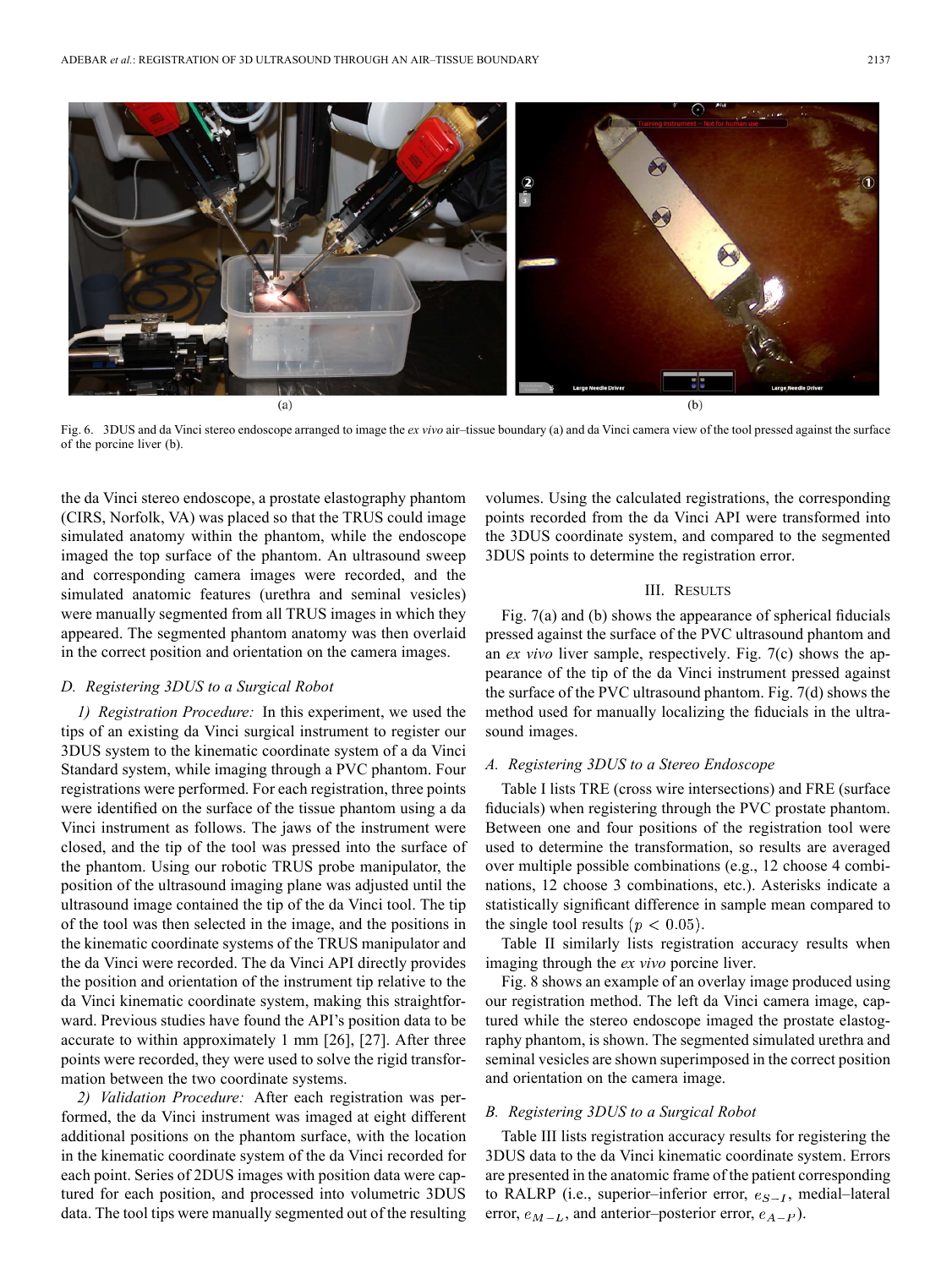

Fig. 7. Surface fiducial against an air–tissue boundary and imaged through a PVC phantom (a) and an *ex vivo* liver tissue sample (b). Laparoscopic instrument tip pressed against an air–tissue boundary and imaged through a PVC phantom (c). Illustration of method for localizing fiducial tip (d): The axis of the reverberation is identified, and the tip is selected along that line.



Fig. 8. Example display of TRUS information on da Vinci camera view based on prior registration. The TRUS image on the right shows the manually segmented urethra (red) and seminal vesicles (blue), as well as the image border (white dashed). The segmented anatomy and image border are overlaid in the da Vinci camera image on the left. The left image also shows the tubular outlines of the urethra and seminal vesicles (black dotted), based on the segmentation from other image slices (not shown).

| <b>TABLE I</b>                                    |  |
|---------------------------------------------------|--|
| REGISTRATION ACCURACY IMAGING THROUGH PVC PHANTOM |  |

| tool poses | fiducials | targets | FRE (mm)        | TRE (mm)          |
|------------|-----------|---------|-----------------|-------------------|
|            |           | 16      | $0.20 \pm 0.09$ | $3.85 \pm 1.76$   |
|            | h         | 16      | $0.75 \pm 0.38$ | $2.16 \pm 1.16^*$ |
|            |           | 16      | $0.81 \pm 0.55$ | $1.96 \pm 1.08*$  |
|            | 12.       | 16      | $0.85 \pm 0.62$ | $1.82 \pm 1.03*$  |

# IV. DISCUSSION

In our previous feasibility study on 3DUS to camera registration, we found an average TRE of  $1.69 \pm 0.60$  mm using a single registration tool position and imaging through a PVC tissue phantom [18]. In that experiment, we used stereo cameras with 120-mm disparity, and a relatively large registration tool.

TABLE II REGISTRATION ACCURACY IMAGING THROUGH *EX*-*VIVO* LIVER TISSUE

| tool poses | fiducials | targets | $FRE$ (mm)      | TRE (mm)          |
|------------|-----------|---------|-----------------|-------------------|
|            |           | 16      | $0.54 \pm 0.20$ | $2.36 \pm 1.01$   |
|            |           | 16      | $0.82 + 0.29$   | $1.67 + 0.75*$    |
|            |           | 16      | $0.91 \pm 0.32$ | $1.57 \pm 0.72*$  |
|            | 12        | 16      | $0.95 \pm 0.34$ | $1.51 \pm 0.70^*$ |

In this experiment, we used a da Vinci stereo endoscope with 3.8-mm disparity, and a smaller registration tool designed to fit through a 10-mm cannula. Based on the differences in camera and tool geometry, it is not surprising that we found the equivalent error measure in this study to be greater. In this study, using a single registration tool position, we found an average TRE of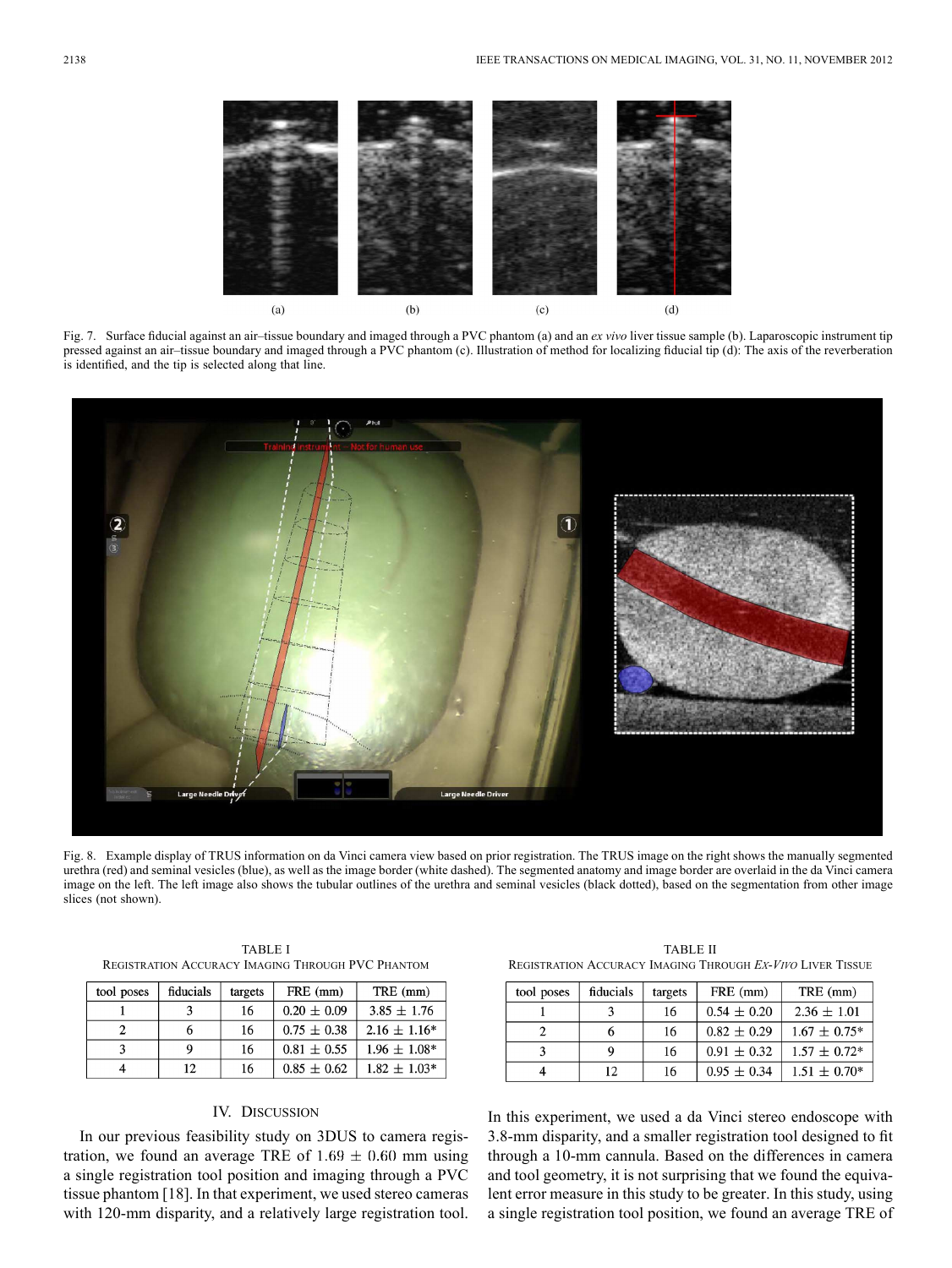TABLE III ACCURACY OF 3DUS TO DA VINCI KINEMATIC FRAME REGISTRATION

| Trial | $e_{S-I}$ (mm)  | $e_{M-L}$ (mm) | $e_{A-P}$ (mm)  | $e_{Total}$ (mm) |
|-------|-----------------|----------------|-----------------|------------------|
| 1     | $0.46 + 0.52$   | $0.42 + 0.51$  | $0.34 \pm 0.15$ | $0.79 + 0.33$    |
| 2     | $0.29 + 0.39$   | $0.48 + 0.47$  | $0.38 + 0.10$   | $0.75 + 0.14$    |
| 3     | $0.58 + 0.68$   | $0.47 + 0.56$  | $0.53 + 0.32$   | $1.03 + 0.37$    |
| 4     | $0.82 + 0.83$   | $0.55 + 0.63$  | $0.50 + 0.17$   | $1.23 + 0.44$    |
| Avg.  | $0.54 \pm 0.65$ | $0.48 + 0.52$  | $0.44 + 0.21$   | $0.95 + 0.38$    |

 $3.85 \pm 1.76$  mm imaging through PVC and  $2.36 \pm 1.01$  mm imaging through *ex vivo* liver. To improve the results, we compensated for the geometry changes by adding one or more additional positions of the tool to the registration. For the *ex vivo* liver testing, two positions of the tool produced an average TRE of  $1.67 \pm 0.75$  mm. This is comparable to our previous result and represents a statistically significant reduction ( $p < 0.05$ ) in TRE over a single tool position. Previous studies have reported accuracies of  $3.05 \pm 0.75$  mm based on magnetic tracking [6] and  $2.83 \pm 0.83$  mm based on optical tracking [5], although these studies used different accuracy measures. Adding more registration tool positions further reduced the average TRE. Incorporating four tool positions, for example, produced an average TRE of  $1.51 \pm 0.70$  mm for the *ex vivo* liver test. While the increase from one tool position to two tool positions produced a statistically significant improvement, no other additional tool position produced an incremental improvement that was statically significant. In this experiment, the registration tool was randomly repositioned over the phantom surface, so adding a second tool position to the first would be equivalent to using a larger registration tool. Incorporating two registration tool positions would likely be the best choice for a clinical system, as this provides equivalent accuracy to more tool positions without the time needed for additional ultrasound scans.

Based on the previous studies that have considered intraoperative TRUS in RALRP, an AR system based on TRUS would potentially be useful for identifying the correct planes of dissection at the prostate base, at the prostate apex, and medial to the neurovascular bundles [11]–[13]. Identifying the correct plane between the prostate and the NVB is the most critical step, and requires the highest level of accuracy. Ukimura *et al.* [11] found that the mean distance between the NVB and the lateral edge of the prostate ranged from  $1.9 \pm 0.8$  mm at the prostate apex to  $2.5 \pm 0.8$  mm at the prostate base. This is suggestive of the required accuracy for an AR system in RALRP. Our system for 3DUS to camera registration approaches this accuracy when incorporating two positions of the registration tool.

In our previous feasibility study we found the average error for manually localizing surface fiducials to be approximately 1 mm [18]. The appearance of the spherical fiducials in US, and the ability to localize them accurately, clearly has an important effect on the overall accuracy of our method. Because our 3D TRUS system uses sweeps of 2D images to construct 3D data, the resolution is lowest in the elevational direction of the array. Altering the incremental angle between images might thus affect registration accuracy significantly. Altering the depth of the US focus relative to the fiducials might also affect the overall

accuracy, as the boundaries of the fiducials would become less clear. The boundaries of the fiducials raise another issue, as it is uncertain whether the high-intensity response at the top of the fiducials represents the actual edge of the spheres or reflections from within the metal spheres. Hacihaliloglu *et al.* also considered this problem when using a stylus pointer with a spherical edge in US. They imaged a row of spheres with different known diameters, and compared the differences between the edges in the ultrasound images with the known differences in diameter. They concluded that the edge of the high-intensity response was in fact the edge of the sphere, perhaps with a small constant offset [28]. The force applied to hold the registration tool against the air–tissue boundary would also appear to be important to the appearance of the fiducials, but we qualitatively observed that varying the applied force did not greatly affect the appearance of the fiducials, as long as the fiducials were in contact with the phantom or tissue.

As seen in Tables I and II, average 3DUS-to-camera registration errors were higher for the PVC phantom than the liver tissue sample with the same number of registration tool positions included, although the differences were small compared to the sample standard deviations. As shown in Fig. 7, the US fiducials appear differently when imaged through the liver tissue compared to the PVC. The tips of the surface fiducials were generally easier to identify through the liver sample, as there was less high-intensity reverberation. This may explain the slight decrease in registration error. Two other sources of error, the manual segmentation of the nylon-wire registration targets and slight deflections of the TRUS robot caused by the weight of the phantoms, may also have led to a small level of variability between registration tests.

The average registration error using a da Vinci instrument to directly identify common points in the 3DUS and da Vinci kinematic coordinate system was approximately 1 mm. Manually localizing the fiducials is likely the main source of error in this registration. Error in the da Vinci kinematic output due to deflection of the manipulators could also potentially affect this accuracy; however, we believe the effect of deflection was minimal in our testing for several reasons. First, the registration accuracy is close to the accuracy of the da Vinci API itself based on previous reports [26], [27]. Second, the force required to create recognizable features on a tissue surface is small compared to the force required for surgical tasks such as suturing. Third, our da Vinci instruments were not constrained by endoscopic ports, so no bending was introduced at these points. When using our registration method in a clinical situation, care must be exercised to minimize misalignment between the instrument arms and the endoscopic ports. Otherwise, as described in [29], the accuracy of the da Vinci API output would be significantly reduced, and some type of model-based correction might be required.

For registration of 3DUS to laparoscopic stereo cameras, we have focused mainly on using a purpose-built drop-in registration tool. It may also be possible to use existing surgical instruments, rather than a special tool, to create registration targets for this purpose. We believe it should be feasible to accurately locate the instrument tip in the camera by creating a geometric model of the surgical instrument, detecting and stereo-triangulating identifiable points on the instrument, and fitting the model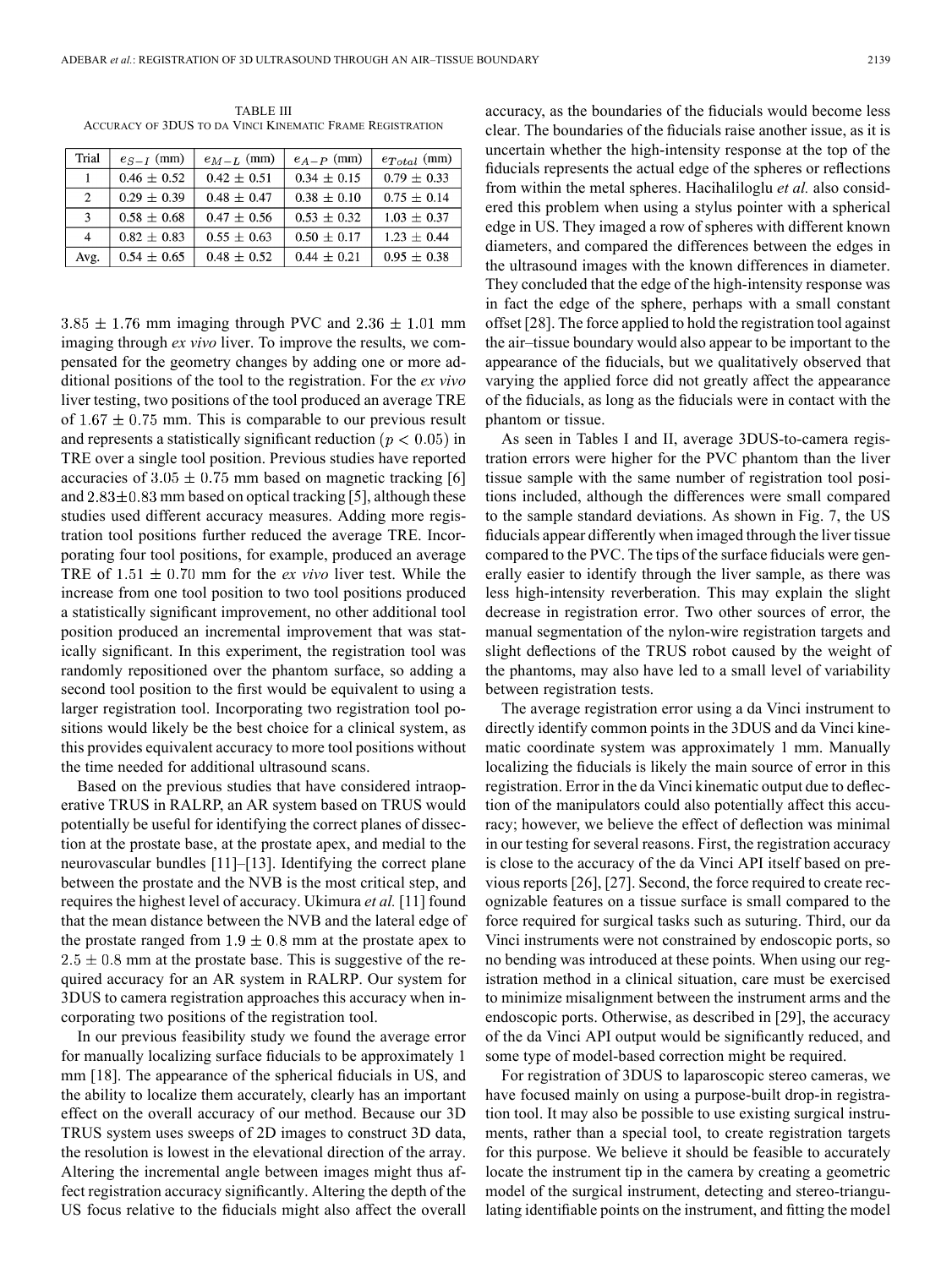to these triangulated points. Although methods for tracking laparoscopic tools using stereo cameras have been previously described [5], [30]–[32], this is a challenging problem for future research.

Performing a registration currently requires manual segmentation and triangulation of registration tool fiducials. Once we have identified the common points, finding the transformation itself requires only a simple least-squares calculation that takes milliseconds on a typical PC. Once fiducial detection and localization in both the ultrasound and camera coordinate systems is made automatic, the registration process will take no longer than the time required to capture a 3DUS volume. Capturing a 45 sweep of sagittal B-mode images using our TRUS robot takes approximately 3 s.

Automatic detection of markers in a camera image is a well studied problem in computer vision (many commercial optical tracking systems are based on this) so we do not believe this step will present an obstacle. We have recently described a method for automatic localization of surface fiducials in 3DUS [33] that takes advantage of the regular appearance of surface fiducials, and the fact that their distinctive comet-tail reverberations (see Fig. 7) distinguish them from surrounding features. In the described method, fiducials are detected in the 2D TRUS images using a circular Hough transform, and a clustering algorithm is used to group detections across images and remove outliers. In a similar experiment to the one described above in Section II-D, a TRUS robot was automatically registered to the da Vinci kinematic coordinate system with an average error of  $1.80 \pm 0.32$  mm [33]. The algorithm is currently implemented in Matlab and takes approximately 55 s to process an  $80^\circ$  sweep of TRUS images. Future implementation in C++ and optimization should reduce the runtime to an acceptable level.

Relative motion of the ultrasound transducer and external coordinate system invalidates the registration generated by our method. This is likely not an issue when registering a TRUS probe manipulator to the da Vinci kinematic coordinate system, as both robots generally remain stationary throughout the RALRP procedure. The da Vinci stereo endoscope does move throughout the procedure, however its motion relative to the TRUS system can be resolved using the kinematic information streamed by the da Vinci API, and this can be used to update the registration. This necessitates calibrating the camera coordinate system of the stereo endoscope to the da Vinci's kinematic coordinate system, which can performed using existing camera calibration tools [17]. Our method can also be made to provide registrations very quickly (i.e., in 5 s or less), so surgeons could simply reapply our registration tool if inaccuracy was suspected.

We propose the following clinical procedure for applying our method to generate camera overlays in RALRP. Before the surgery, a standard stereo camera calibration of the da Vinci endoscope would be performed. After the patient was secured and sedated, a robotic TRUS probe holder or other 3D TRUS system would be installed on the table and positioned to image the patient's prostate. Early in the surgery, for example before dissection of the prostate off the bladder wall, the registration tool would be inserted, applied to the surface of the prostate using the da Vinci manipulators, and imaged to generate a registration.

The tool could be removed, or left in the patient away from the surgeon's active working area. Robot kinematics would then be used to update the registration through surgery. If the surgeon desired, the tool would be reapplied and used to generate a new registration.

Although the drop-in tool we have described in this paper was intended to be as clinically realistic as possible, some design modification will be necessary before it can be used in an actual clinical setting. The tool will likely need to be constructed as a single solid part, in order to avoid the use of any adhesives or welding. Optical features that can be localized by the stereo cameras will also need to be machined into the tool, or robust biocompatible optical markers will be needed. Different strategies for introducing and manipulating the tool in the body will also need to be evaluated. The drop-in tool was initially conceived as a small passive device that would be carried into the surgical cavity and manipulated by the da Vinci instruments, similar to sutures. For better control with the da Vinci manipulators, it might be desirable to add a flexible tether or other attachment to the tool, although this would make the tool larger and more cumbersome. Another possibility is to attach the registration tool to a standard laparoscopic tool body, allowing it to be manipulated directly by the patient-side surgeon. This would make removing and reinserting the tool between applications simpler. We plan to develop multiple clinical prototypes, and compare them in a future study.

The registration method we have described requires that the 3DUS images a tissue surface from the opposite side of the stereo endoscope and laparoscopic tools. This makes it well suited to intraoperative TRUS in RALRP. Another possible application is the registration of external abdominal 3DUS during Robotic-Assisted Partial Nephrectomy. Unfortunately, the geometric requirements of our method make it less suited to the registration of laparoscopic ultrasound (LUS). While in some cases it might be possible to utilize our registration method with LUS, for example by applying the registration tool and LUS probe to opposite lateral aspects of the prostate, previously described methods based on optical markers attached to the LUS probe [5], [34] likely hold more promise. It is also worth noting that while our focus in this paper has been registration to the stereo endoscope of the da Vinci system, our method can also potentially be applied to conventional single-channel laparoscopic vision systems. This assumes that the optical markers on the registration tool can be localized accurately enough in 3D using a single laparoscopic camera.

The registration accuracy results presented in this paper appear promising; however, many aspects of an actual clinical environment may have an important impact on the accuracy of registration or the usability of the method. The lighting within the surgical field may be too intense or too low for accurate camera marker detection, and the ultrasound fiducials may appear differently when imaged through living tissue. Follow up *in vivo* tests will be able to answer these questions.

We plan to proceed in two primary directions with our *in vivo* testing. First, in animal models, we will apply our drop-in tool method to provide TRUS image overlays in a simulated RALRP procedure. This will allow us to evaluate the effectiveness of the method, as well as gain insight needed to finalize a clinically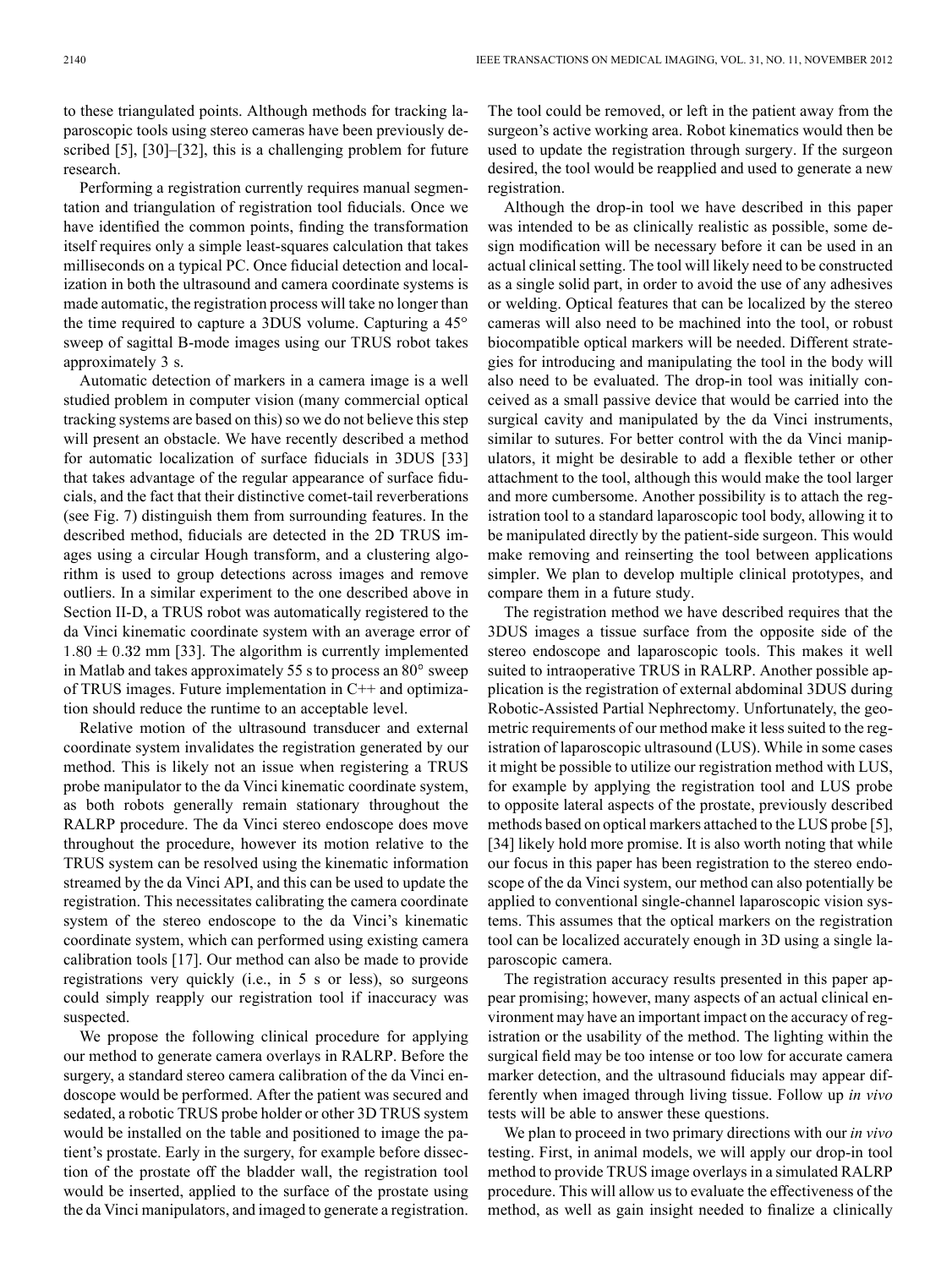appropriate design. Second, in an initial patient trial for which we have already obtained ethical approval, we will use existing surgical instruments to register our TRUS robot to the kinematic coordinate system of a da Vinci robot during RALRP. This will require only minimal modification to the existing surgical procedure (essentially the addition of the TRUS robot and the short delays required for data collection). This initial patient trial will allow us to evaluate the accuracy of registration *in vivo*.

It should be noted that the registration work described in this paper represents part of a larger research objective: the development of an augmented reality system for RALRP. Further work in anatomical model construction and user interface design will be required before a complete AR system can be applied and evaluated in a clinical scenario. On the other hand, our registration method does have more immediate clinical applications which we will evaluate sooner, such as the surgical instrument tracking described in [20].

# V. CONCLUSION

We have presented a new method for registering 3DUS data to the stereo camera and kinematic coordinate system of a surgical robot. Compared to existing methods, our identification of common points on an air–tissue boundary eliminates the need for external tracking systems in the operating room. It also does not require any modifications to existing US or camera systems. For US to camera registration, the only additional equipment required is a simple, inexpensive tool which can be made sufficiently compact to fit through a cannula. Validation shows an average TRE of  $3.85 \pm 1.76$  mm and  $2.36 \pm 1.01$  mm when imaging a single tool pose through PVC phantom and liver tissue respectively, which are considered ideal conditions. Incorporating two poses of the registration tool significantly improves TRE to  $2.16 \pm 1.16$  mm and  $1.67 \pm 0.75$  mm for PVC and liver, respectively. For registration of US data to the kinematic coordinate system of a surgical robot, existing surgical manipulators are sufficient to generate registration features, and no additional equipment is required. Validation shows an average TRE of  $0.95 \pm 0.38$  mm when imaging through PVC phantom. After further developing methods for automatic ultrasound fiducial localization and optical marker triangulation, we plan to apply our registration method to augmented reality systems in clinical trials.

#### ACKNOWLEDGMENT

The authors wish to thank S. DiMaio of Intuitive Surgical Inc., and C. Schneider for their assistance with this work.

#### **REFERENCES**

- [1] D. Teber, S. Guven, T. Simpfendörfer, M. Baumhauer, E. O. Güven, F. Yencilek, A. S. Gözen, and J. Rassweiler, "Augmented reality: A new tool to improve surgical accuracy during laparoscopic partial nephrectomy? preliminary in vitro and in vivo results," *Eur. Urol.*, vol. 56, no. 2, pp. 332–338, 2009.
- [2] L.-M. Su, B. P. Vagvolgyi, R. Agarwal, C. E. Reiley, R. H. Taylor, and G. D. Hager, "Augmented reality during robot-assisted laparoscopic partial nephrectomy: Toward real-time 3D-CT to stereoscopic video registration," *Urology*, vol. 73, no. 4, pp. 896–900, 2009.
- [3] W. E. L. Grimson, M. E. Leventon, G. J. Ettinger, A. Chabrerie, F. Ozlen, S. Nakajima, H. Atsumi, R. Kikinis, and P. Black, "Clinical experience with a high precision image-guided neurosurgery system," in *Proc. 1st Int. Conf. Med. Image Computing Computer-Assisted Intervent.*, 1998, vol. 5241, pp. 63–73.
- [4] D. Cohen, E. Mayer, D. Chen, A. Anstee, J. Vale, G.-Z. Yang, A. Darzi, and P. Edwards, "Augmented reality image guidance in minimally invasive prostatectomy," in *Int. Workshop Prostate Cancer Imag.: Computer-Aided Diagnosis Prognosis Intervent.*, 2010, vol. 6367, pp. 101–110.
- [5] J. Leven, D. Burschka, R. Kumar, G. Zhang, S. Blumenkranz, X. Dai, M. Awad, G. Hager, M. Marohn, M. Choti, C. Hasser, and R. Taylor, "Davinci canvas: A telerobotic surgical system with integrated, robotassisted, laparoscopic ultrasound capability," in *Proc. 8th Int. Conf. Med. Image Computing Computer-Assisted Intervent.*, 2005, vol. 3749, pp. 811–818.
- [6] C. L. Cheung, C. Wedlake, J. Moore, S. E. Pautler, A. Ahmad, and T. M. Peters, "Fusion of stereoscopic video and laparoscopic ultrasound for minimally invasive partial nephrectomy," in *SPIE Med. Imag.: Visualizat. Image-Guided Procedures Model.*, 2009, vol. 7261, pp. 726109-1–726109-10.
- [7] C. Cheung, C. Wedlake, J. Moore, S. Pautler, and T. Peters, "Fused video and ultrasound images for minimally invasive partial nephrectomy: A phantom study," in *Proc. 13th Int. Conf. Med. Image Computing Computer-Assisted Intervent.*, 2010, vol. 6363, pp. 408–415.
- [8] O. Ukimura and I. S. Gill, "Augmented reality for computer-assisted image-guided minimally invasive urology," in *Contemporary Interventional Ultrasonography in Urology*. New York: Springer Verlag, 2009, pp. 179–184.
- [9] O. Ukimura and I. S. Gill, "Imaging-assisted endoscopic surgery: Cleveland clinic experience," *J. Endourol.*, vol. 22, no. 4, pp. 803–810, 2008.
- [10] R. F. Coelho, S. Chauhan, K. J. Palmer, B. Rocco, M. B. Patel, and V. R. Patel, "Robotic-assisted radical prostatectomy: A review of current outcomes," *Brit. J. Urol.*, vol. 104, no. 10, pp. 1428–1435, 2009.
- [11] O. Ukimura *et al.*, "Real-time transrectal ultrasonography during laparoscopic radical prostatectomy," *J. Urol.*, vol. 172, no. 1, pp. 112–118, 2004.
- [12] O. Ukimura, C. Magi-Galluzzi, and I. Gill, "Real-time transrectal ultrasound guidance during laparoscopic radical prostatectomy: Impact on surgical margins," *J. Urol.*, vol. 175, no. 4, pp. 1304–1310, 2006.
- [13] H. van der Poel, W. de Blok, A. Bex, W. Meinhardt, and S. Horenblas, "Peroperative transrectal ultrasonography-guided bladder neck dissection eases the learning of robot-assisted laparoscopic prostatectomy,' *Brit. J. Urol.*, vol. 102, no. 7, pp. 849–852, 2008.
- [14] C. A. Linte, J. Moore, A. D. Wiles, C. Wedlake, and T. M. Peters, "Virtual reality-enhanced ultrasound guidance: A novel technique for intracardiac interventions," *Comput. Aided Surg.*, vol. 13, no. 2, pp. 82–94, 2008.
- [15] F. Lindseth, G. A. Tangen, T. Langø, and J. Bang, "Probe calibration for freehand 3-D ultrasound," *Ultrasound Med. Biol.*, vol. 29, no. 11, pp. 1607–1623, 2003.
- [16] L. Mercier, T. Langø, F. Lindseth, and D. L. Collins, "A review of calibration techniques for freehand 3-D ultrasound systems," *Ultrasound Med. Biol.*, vol. 31, no. 4, pp. 449–471, 2005.
- [17] J.-Y. Bouguet, Camera Calibration Toolbox 2010 [Online]. Available: http://www.vision.caltech.edu/bouguetj/
- [18] M. C. Yip, T. K. Adebar, R. N. Rohling, S. E. Salcudean, and C. Y. Nguan, "3D ultrasound to stereoscopic camera registration through an air-tissue boundary," in *Proc. 13th Int. Conf. Med. Image Computing Computer-Assisted Intervent.*, 2010, vol. 6362, pp. 626–634.
- [19] J. Abbott, P. Marayong, and A. Okamura, "Haptic virtual fixtures for robot-assisted manipulation," in *Robotics Research*, S. Thrun, R. Brooks, and H. Durrant-Whyte, Eds. Berlin, Germany: Springer, 2007, vol. 28, pp. 49–64.
- [20] T. K. Adebar, O. Mohareri, and S. E. Salcudean, "Instrument-based calibration and remote control of intraoperative ultrasound for robotassisted surgery," in *IEEE Int. Conf. Biomed. Robot. Biomechatron.*, 2012, pp. 38–43.
- [21] S. DiMaio and C. Hasser, "The da vinci research interface," in *MICCAI Workshop: Syst. Architect. Comput. Assist. Intervent.*, 2008 [Online]. Available: http://hdl.handle.net/1926/1464
- [22] T. K. Adebar, S. E. Salcudean, S. Mahdavi, M. Moradi, C. Y. Nguan, and S. L. Goldenberg, "A robotic system for intra-operative trans-rectal ultrasound and ultrasound elastography in radical prostatectomy," in *Proc 2nd Int. Conf. Inf. Process. Comput.-Assist. Intervent.*, 2011, vol. 6689, pp. 79–89.